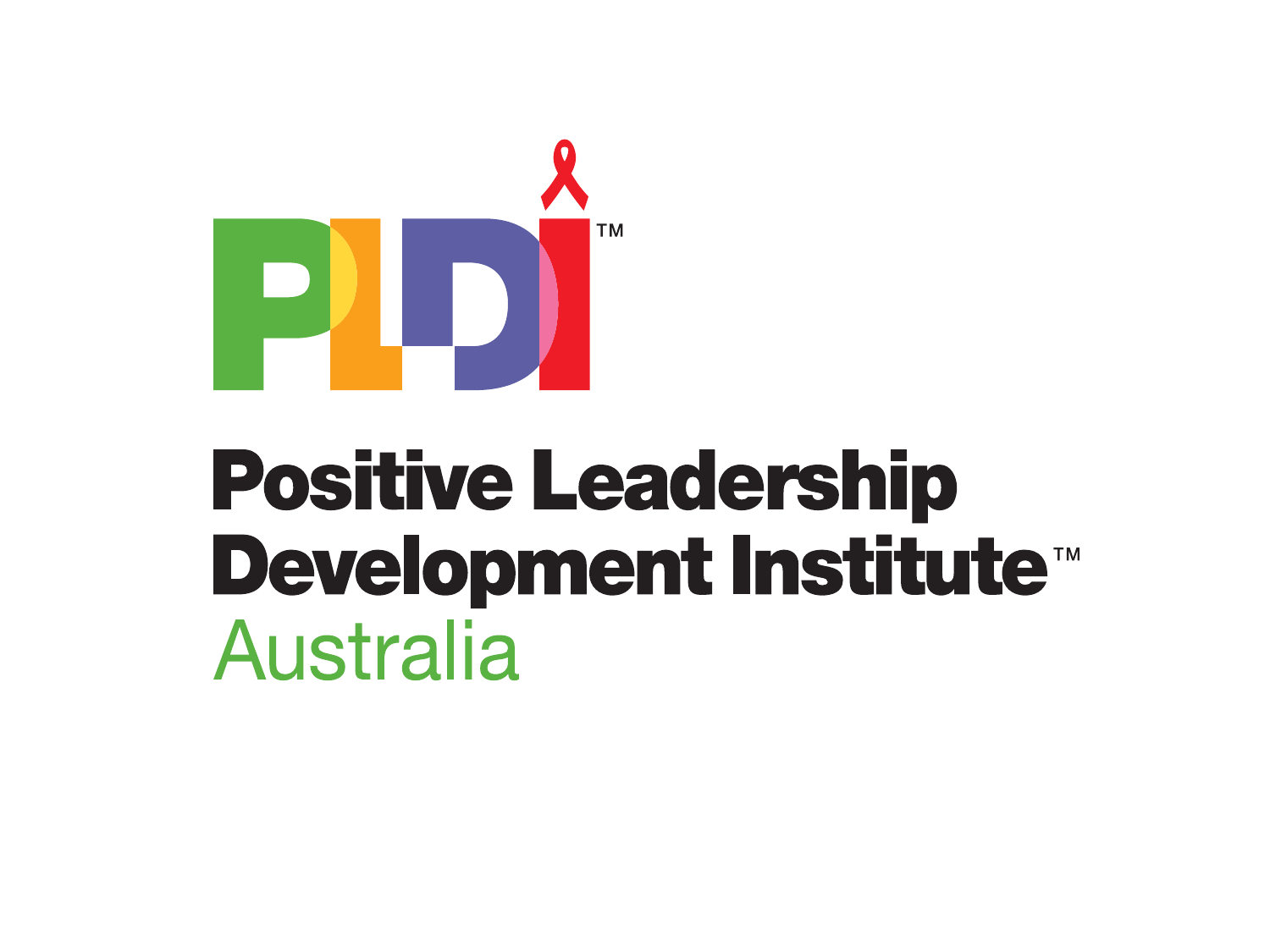# **What is PLDI?**

#### The **mission** of the Institute is to:

- Honour the leadership of the past
- Value the leadership here today
- Inspire leadership for our future

Based upon the principles of the greater involvement and **meaningful engagement** of PLHIV and ensures that:

- 1. PLHIV are central and vital to all aspects of the Institute's design, operations and evaluation systems
- 2. International program emphasising diversity, empowering conversations and developing connections



**Positive Leadership Development Institute™** Australia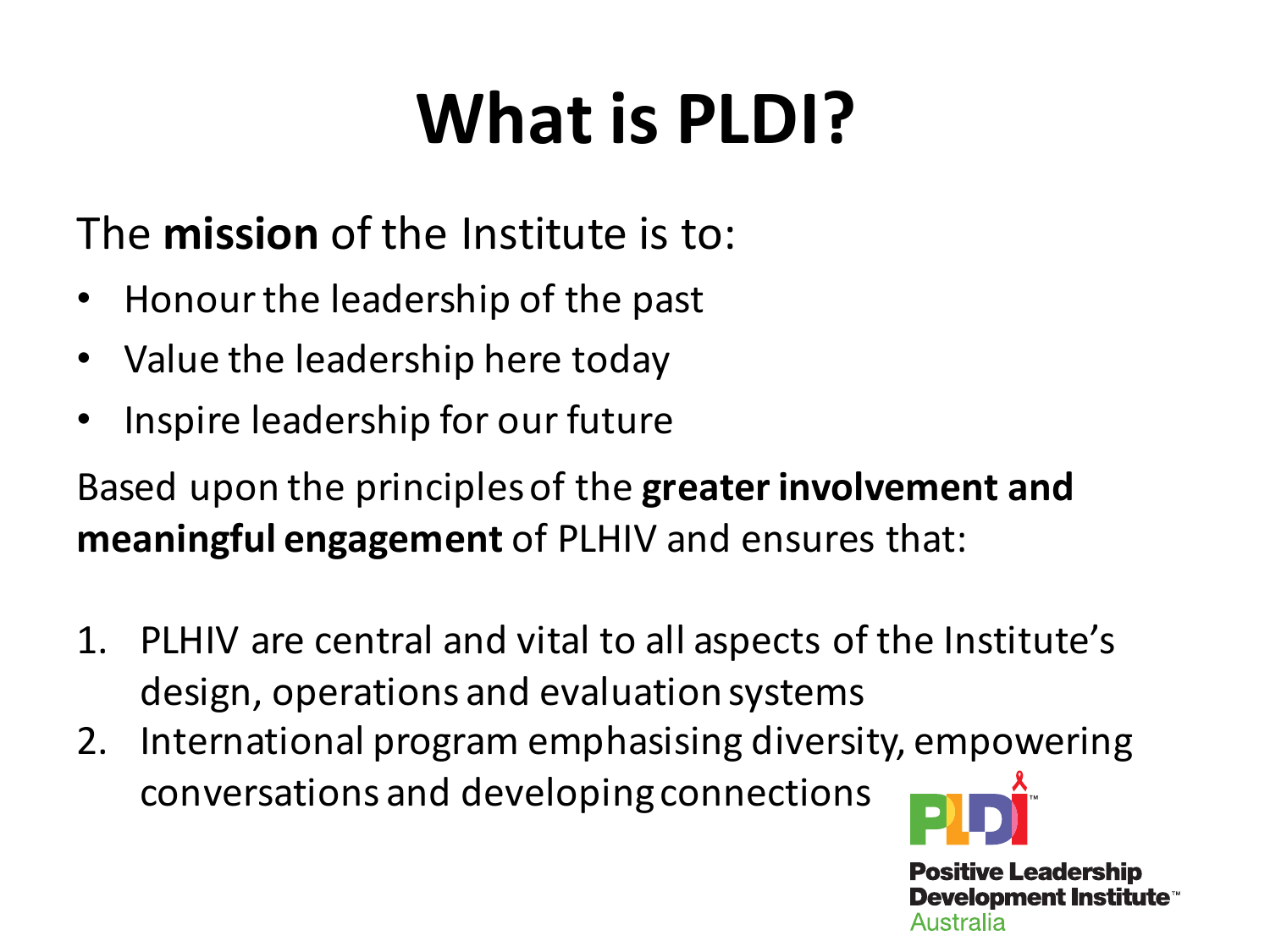# **Why PLDI?**



**Development Objectives** "who am I as a leader?" **workshop course**

•Emotional Intelligence •Psychological Resilience •Leadership skill development



**Positive Leadership** Development Institute<sup>®</sup> **Australia**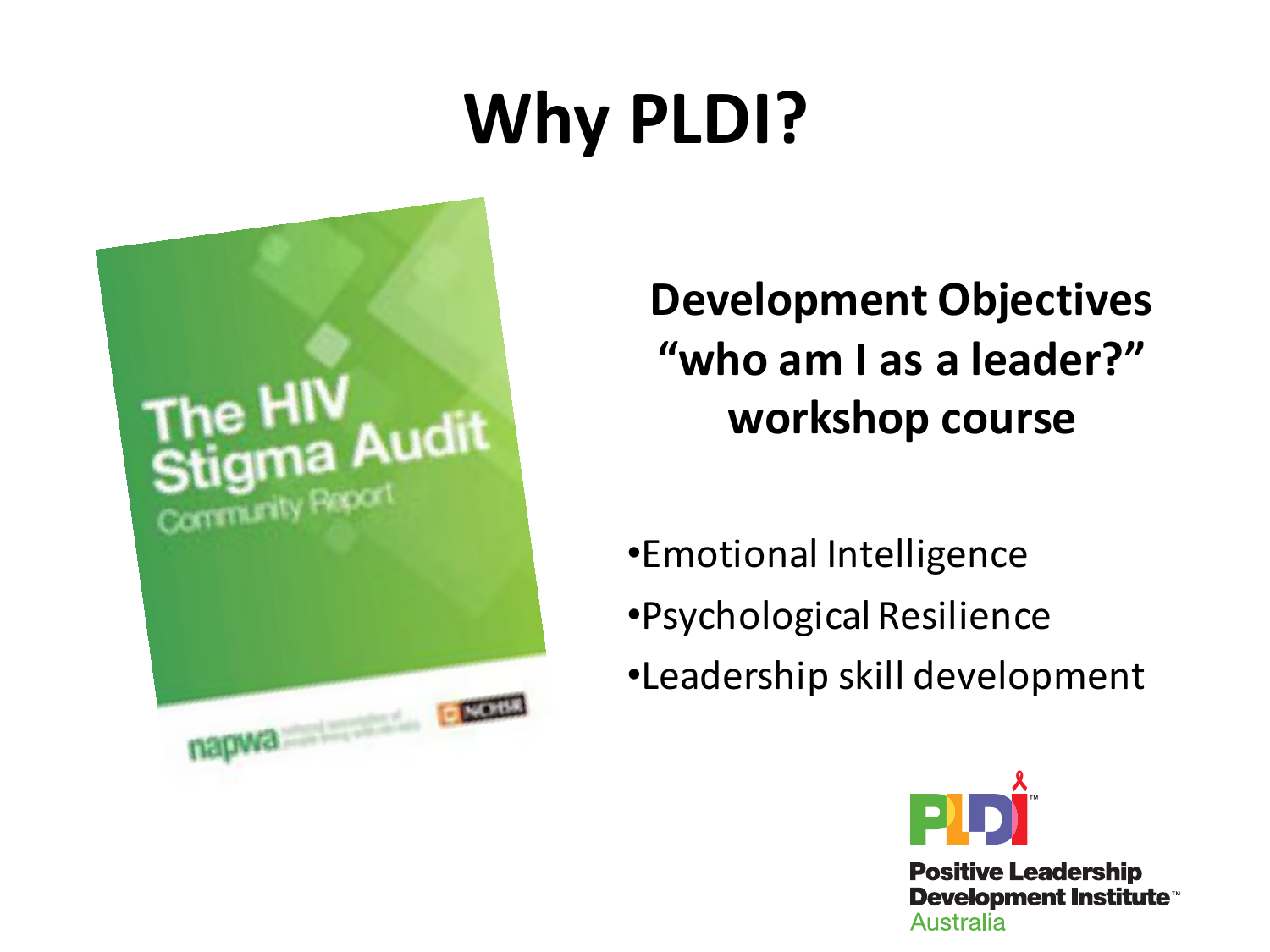# **What PLDI is supposed to do?**

- theory of leadership
- realise individual potential
- build a network of leaders
- realise the strengths of the network
- learn leadership skills
- inspire others
- encourage participants to mentor in their community
- Expand awareness of PLHIV diversity
- 

**Positive Leadership Development Institute™** Australia

- Residential
- Selective
- **Intensive**
- Contained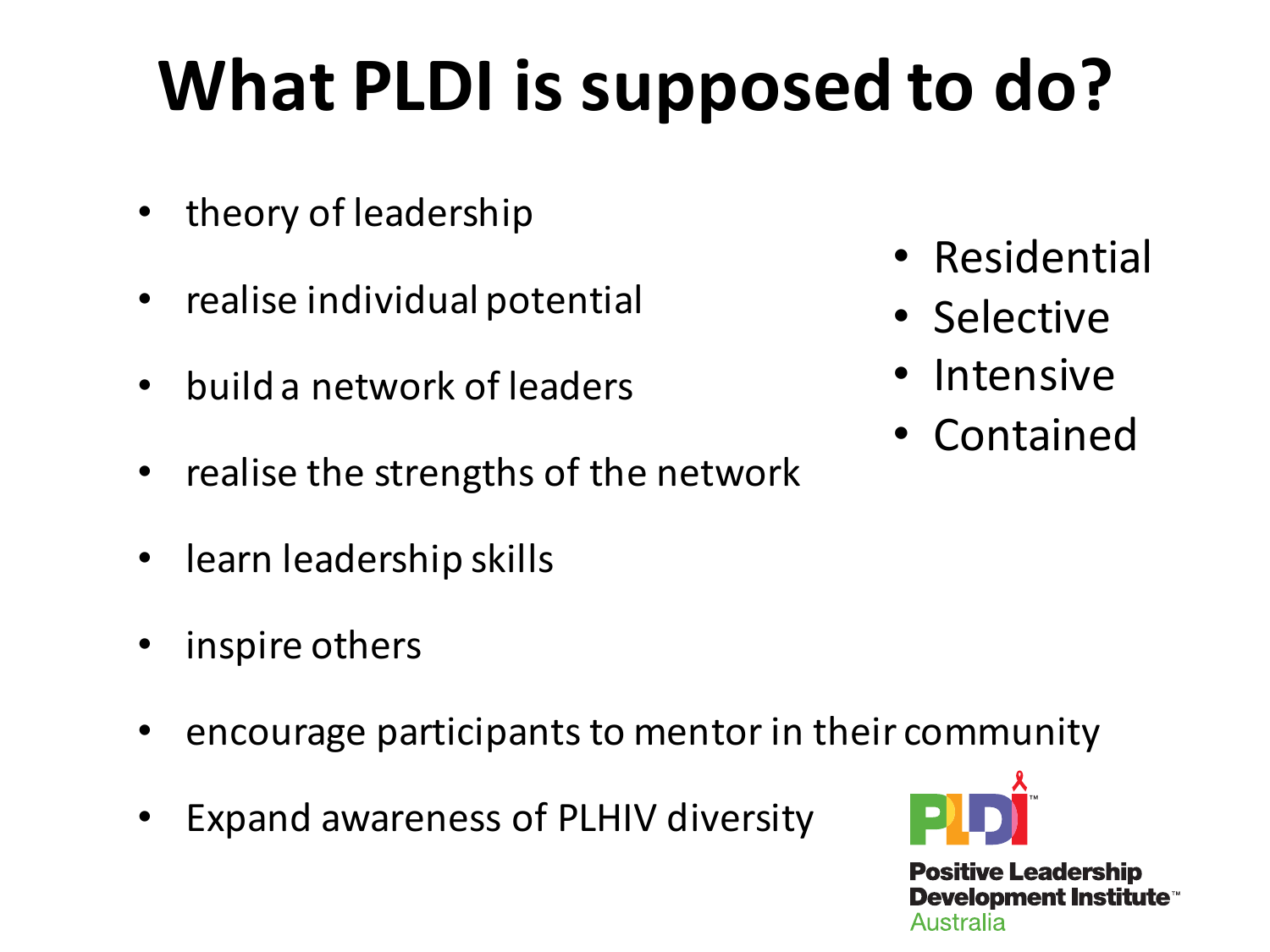# **What PLDI actually achieves?**

- 1. Partnerships and Participation
	- Between alumni groups and individuals
	- Between alumni and organisations
	- Between organisations
- 2. Personal Development
	- Builds emotional intelligence and psychological resilience
	- Creates an understanding and appreciation of community diversity
	- Challenges PLHIV to contribute to social change

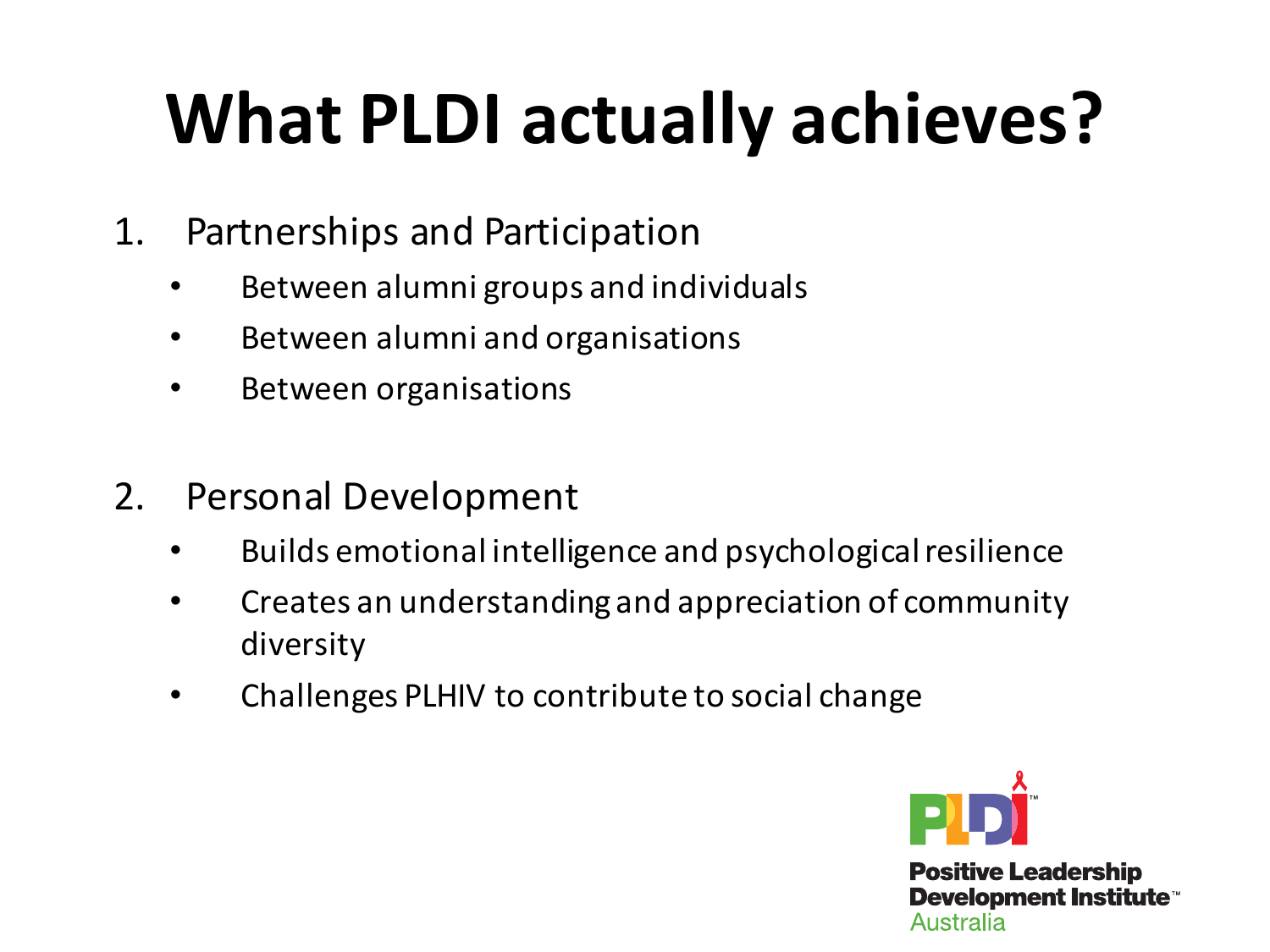## Emotional Intelligence





**Positive Leadership** Development Institute<sup>®</sup> **Australia**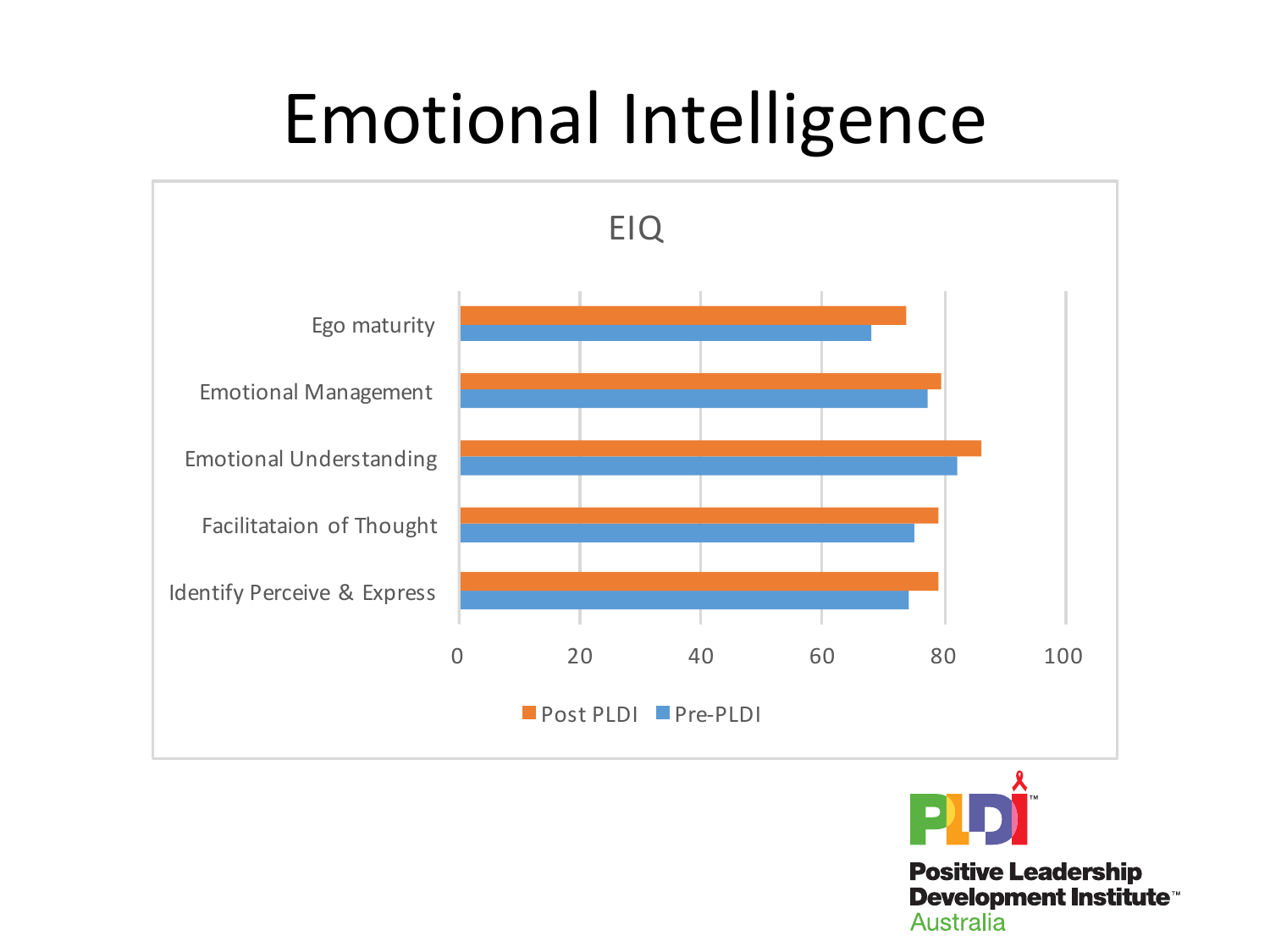## Psychological Resilience





**Positive Leadership** Development Institute<sup>\*</sup> Australia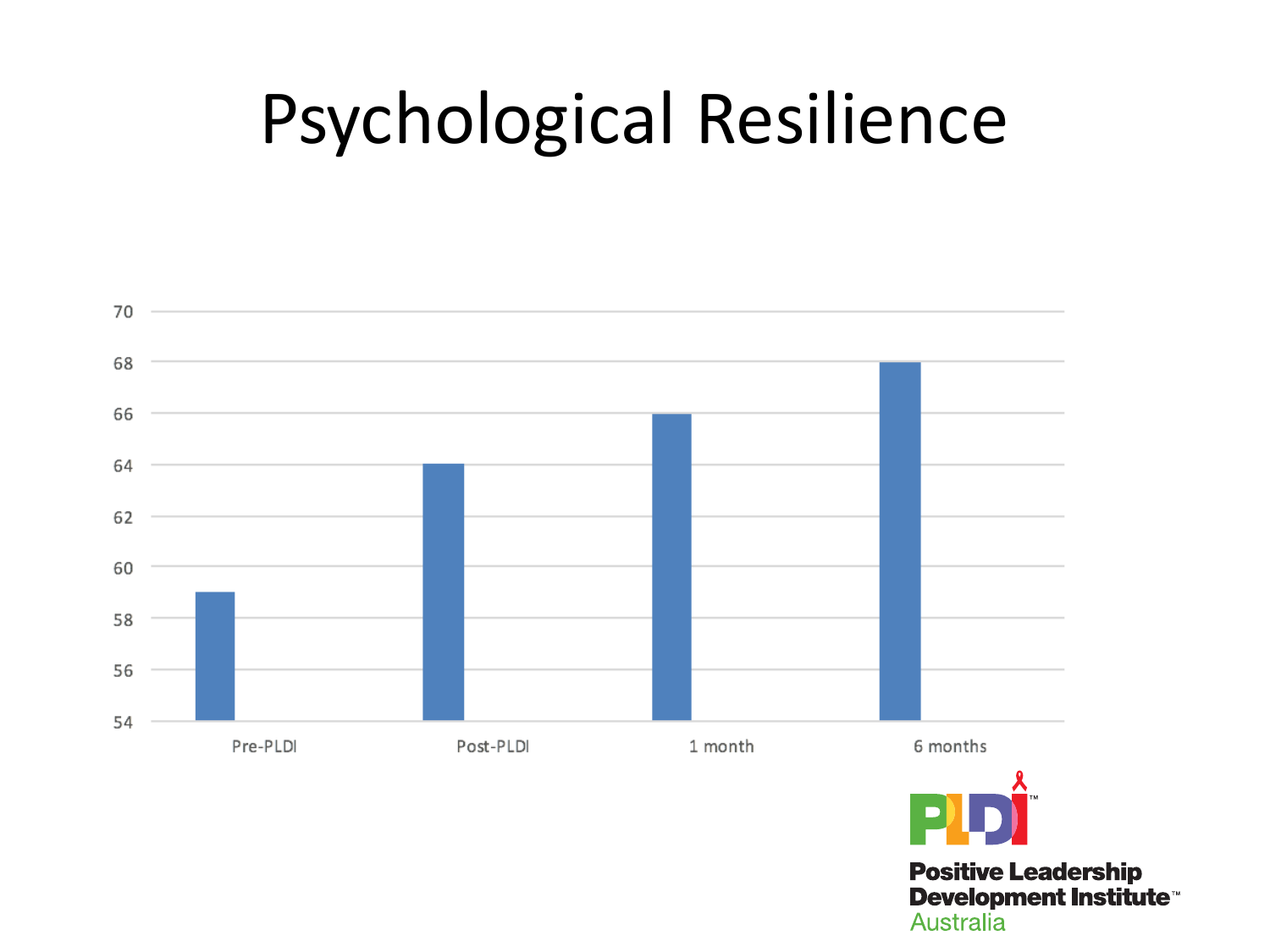## Evaluation Theme #1

#### Appreciating leadership differently – to each their own

- Learning about myself, about personal opportunities and development possibilities
- Lighting a spark and personalising a leadership approach for me
- Translating my perspective into a valued public contribution

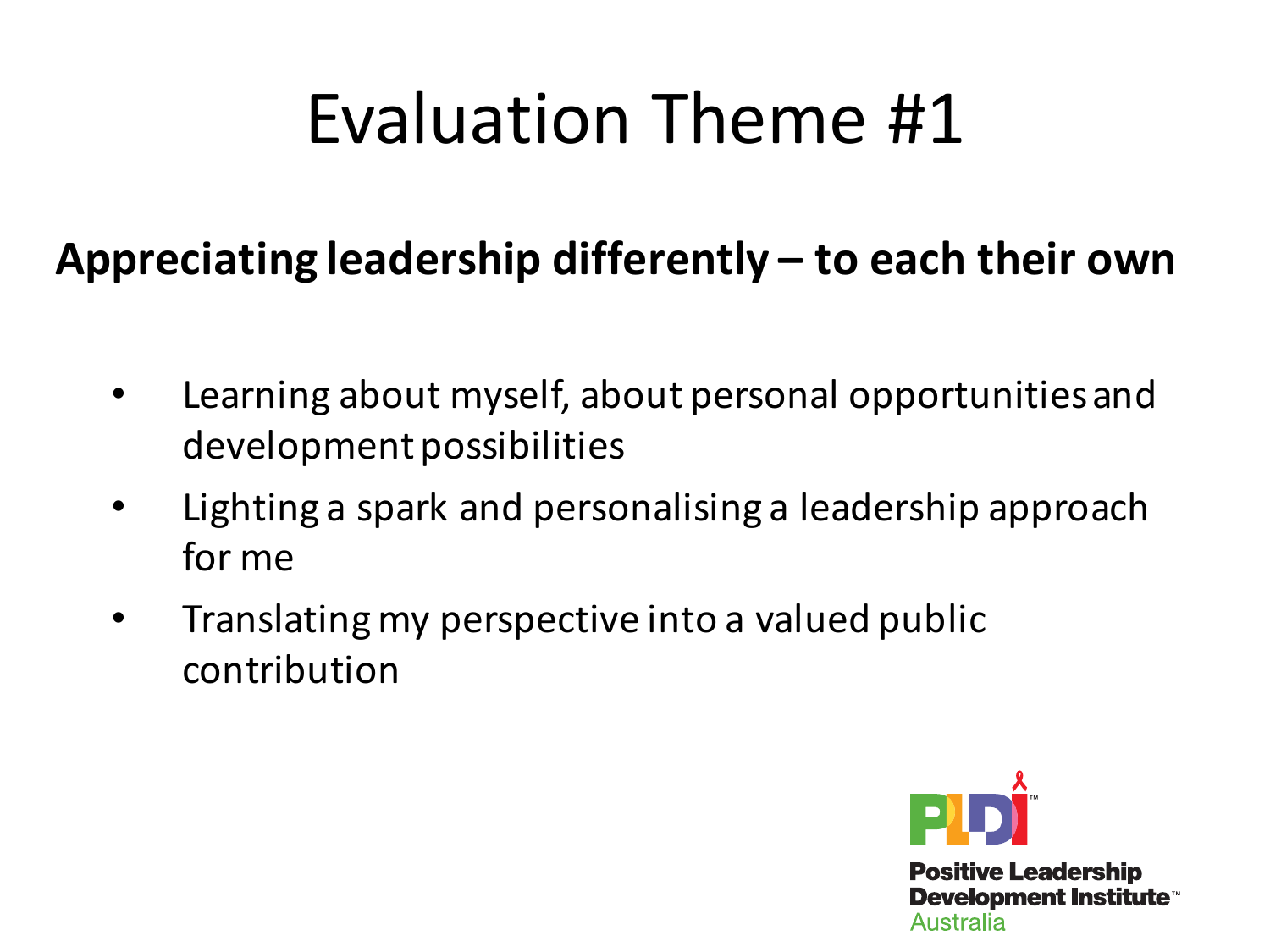## Evaluation Theme #2

#### Learning from each other - a 'family' of diverse peers

- Building intergenerational respect and renewal
- Appreciating different journeys for different genders and sexualities
- Understanding cultures (including a PLHIV culture) and their unique contexts and histories

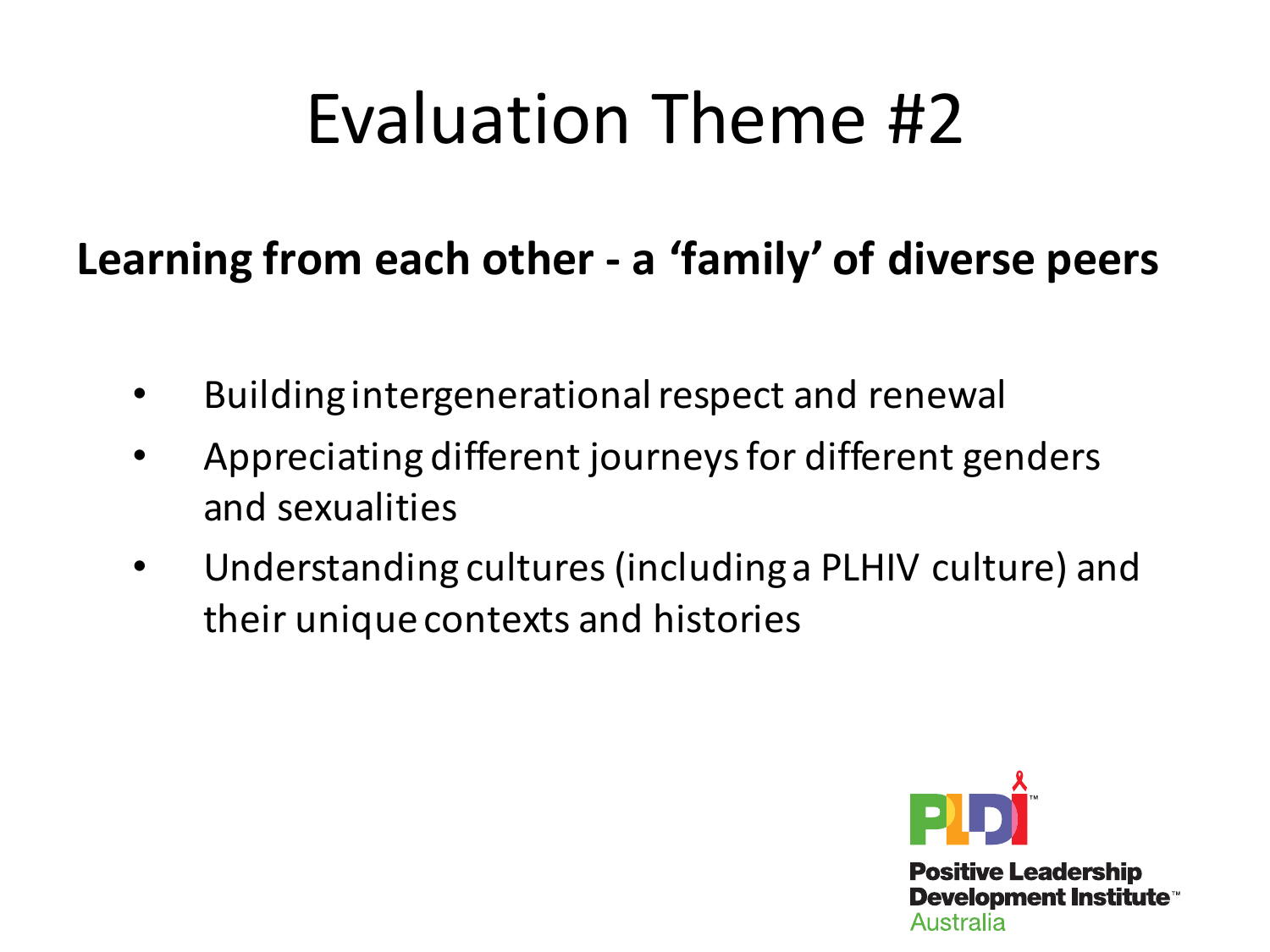## Evaluation Theme #3

#### **Challenges of Integration – theory into practice**

- How do I apply this in everyday life?
- How do I remain focused on the 'big picture' and not get lost in the daily details?
- How do I balance a 'leadership life' (public) with a private life?

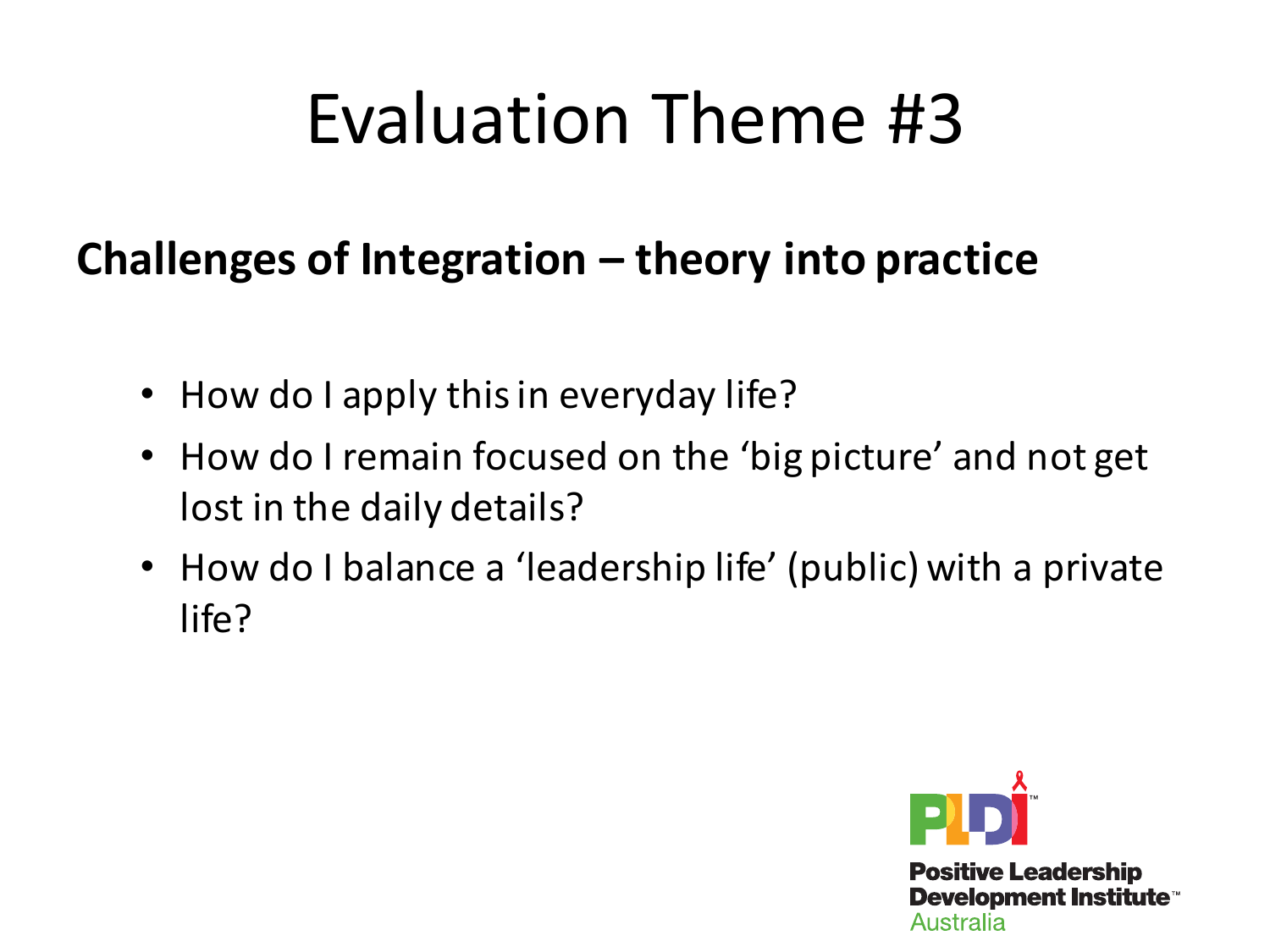# Challenges and Considerations

#### **For Participants**

- Balancing the push/pull of participants comfort zone
- Trusting the process
- Recognising the value of diversity and difference
- Keeping up with the pace of the course

#### **For the Course**

- Clearer systems and structures
- Supporting and following participant growth longer term
- Keeping up with demand

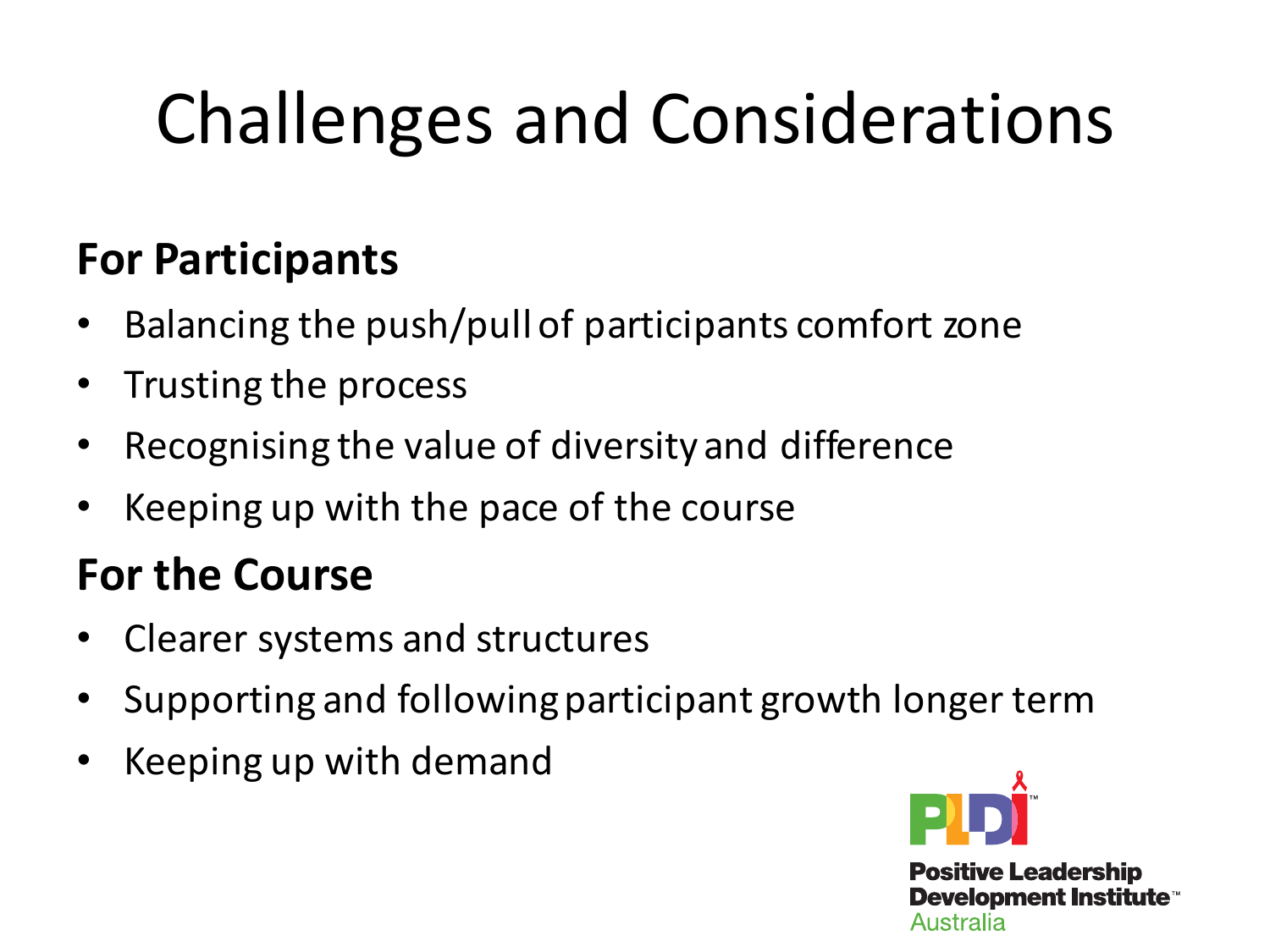## Acknowledgement and Thanks